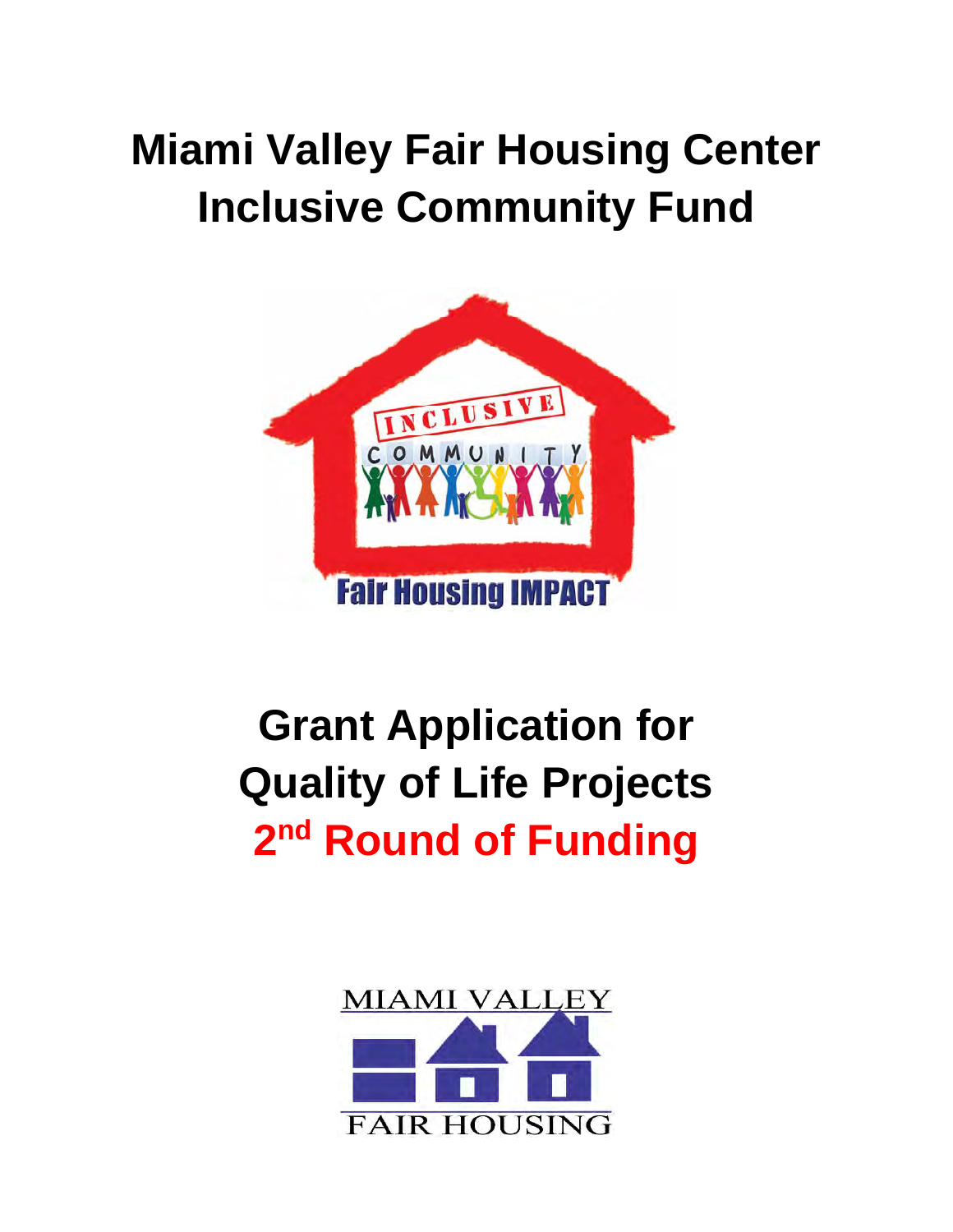# **Grant Information for Quality of Life Applications**

#### **Mission Statement**

The mission of the Miami Valley Fair Housing Center (MVFHC) is to eliminate housing discrimination and ensure equal housing opportunity for all people in our region.

# **History**

MVFHC is a private, non-profit organization in Dayton Ohio that enjoys 501(c)(3) tax-exempt status from the Internal Revenue Service since 1993. The work under the investigation and resolution that led to the development of the Inclusive Community Fund is a continuation of the critically important work that MVFHC has been engaged in since 2001, addressing the predatory mortgage lending and foreclosure crisis.

### **Source of Funds for this Grant Program**

Through the work of MVFHC staff in evaluating REO (Real Estate Owned/foreclosed) properties and analyzing their maintenance and marketing for sale, the MVFHC was able to join with several other fair housing organizations in three nationwide fair housing cases alleging differential treatment by lenders in how they marketed and maintained foreclosures in neighborhoods of color versus white neighborhoods. One of those cases, filed against Wells Fargo, reached a resolution in June 2013 in which the MVFHC was a party. This settlement included pass through funds for grants to be administered by the MVFHC in neighborhoods of color impacted by foreclosures.

### **Purpose of Funds**

Reinvestment in neighborhoods of color to counteract the devastating damage to Dayton area neighborhoods resulting from foreclosure and alleged unlawful marketing and maintenance practices.

MVFHC is soliciting applications from non-profit organizations, neighborhood associations, social or fraternal organizations, or other unincorporated groups in the following program area:

 **Quality of Life Projects in zip code 45417 in the City of Dayton and zip code 45426 in the City of Trotwood:** Examples could include modifying a vacant lot into a pocket park or urban garden; repairing recreational trails used by the neighborhood or adding accessible features/routes for those with disabilities; public arts projects such as murals promoting diversity, civil rights or fair housing; neighborhood beautification projects; or other new, innovative projects.

#### **Eligibility**

Grants are awarded at MVFHC's sole discretion for projects/programs, to organizations which are tax exempt under Section 501(c)(3) of the Internal Revenue Code, *and for this program only, to neighborhood associations, social or fraternal organizations, or other unincorporated groups that may not have a formal structure or tax exempt status*, are consistent with the MVFHC's mission and target the funding purpose for this program. All applicants must meet the grant application criteria.

Proposals must target or work in neighborhoods in zip codes 45417 in the City of Dayton *and* 45426 in the City of Trotwood.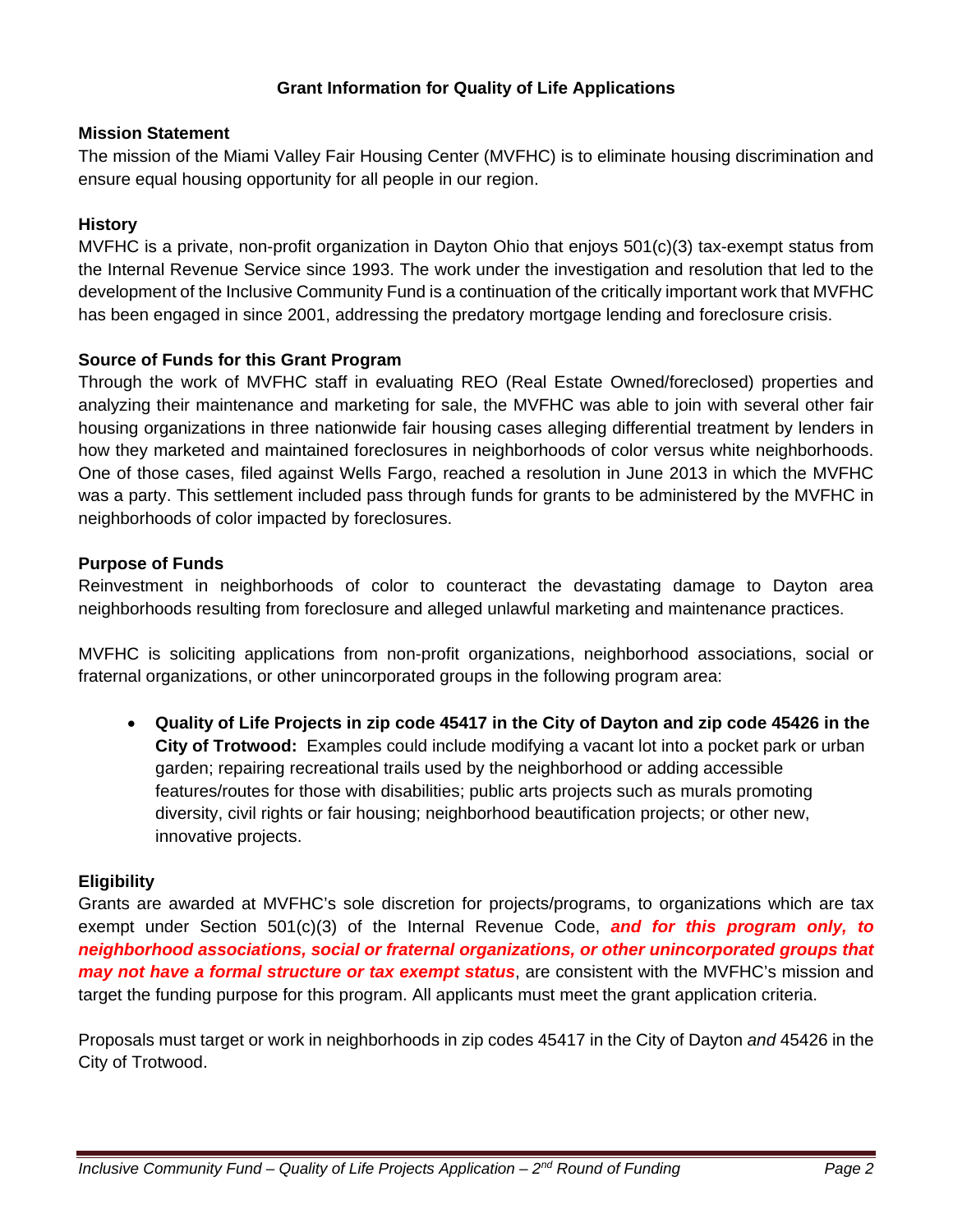Organizations/groups that already receive significant funds for similar projects are discouraged from applying. MVFHC is seeking to fund projects where there are currently funding gaps or lack of adequate funding. Use this application to apply for new, innovative projects.

Applications must be project specific. **MVFHC is not able to consider any applications for general operating support, neighborhood festivals, block parties, neighborhood meetings or similar events.**

Please read the directions carefully and submit all required items to ensure your application is considered.

# **Funding Cap and Due Date**

*Proposals in this category may be for any amount up to \$5,000 for a project of up to six (6) months in duration. No organization or group will be funded for more than one project under this program.* 

Full proposals for the second round of funding must be received either by hand delivery or email, no later than 4:30 PM, Friday, June 6, 2014. No applications will be accepted after this date. No faxed copies will be accepted.

# **Questions**

Questions to MVFHC staff about your application are encouraged and accepted until June 4, 2014. Contact: Jim McCarthy, Phone: 937-223-6035. Email: jim.mccarthy@mvfairhousing.com.

# **Applying for a Grant**

# **GENERAL INSTRUCTIONS**

- Type and single-space all proposals (12 point font of your choice) with one inch margins.
- Provide all the information in the order listed.
- All questions relative to the request must be completed in full.
- Submit only one copy of your application with pages sequentially numbered. Do not bind or staple.
- Do not include materials other than those specifically requested at this time.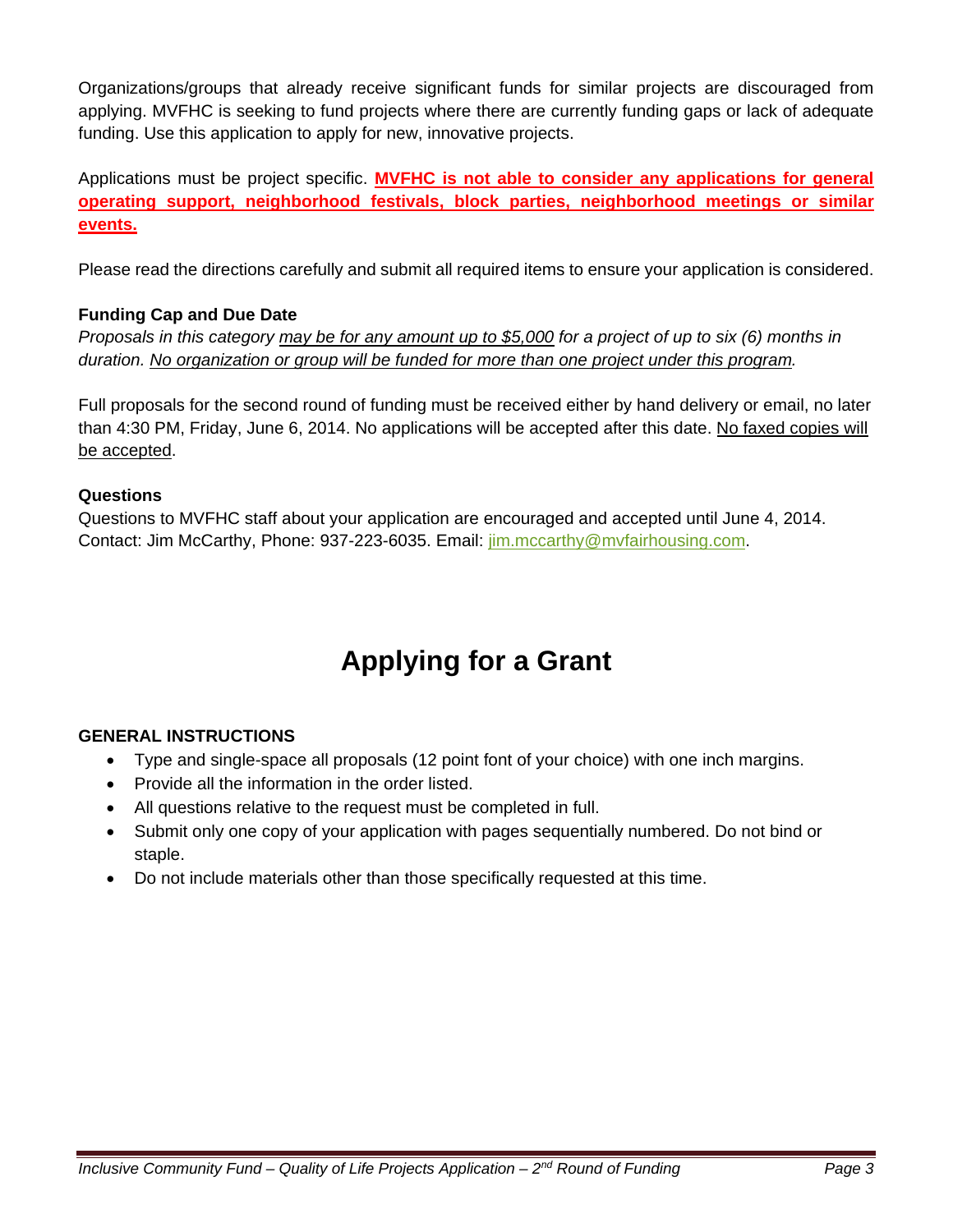**APPLICATION COVER SHEET** (Limit of 1 page) – Include the following:

Is this application being submitted by an organized non-profit organization?

If *No*, please refer to Page 7.

If *Yes*, please proceed with the instructions below.

- 1. Name of Group or Organization (If organized group, provide Full Legal Name).
- 2. Organization Employer Identification Number.
- 3. Organization's Mailing Address.
- 4. Application Contact Person including title, phone and email address.
- 5. Title of Proposed Project.
- 6. Dollar Amount Requested.
- 7. This cover sheet must be signed by the non-profit's CEO/Executive Director and a Board Officer (indicate name and officer position) and on organization letterhead.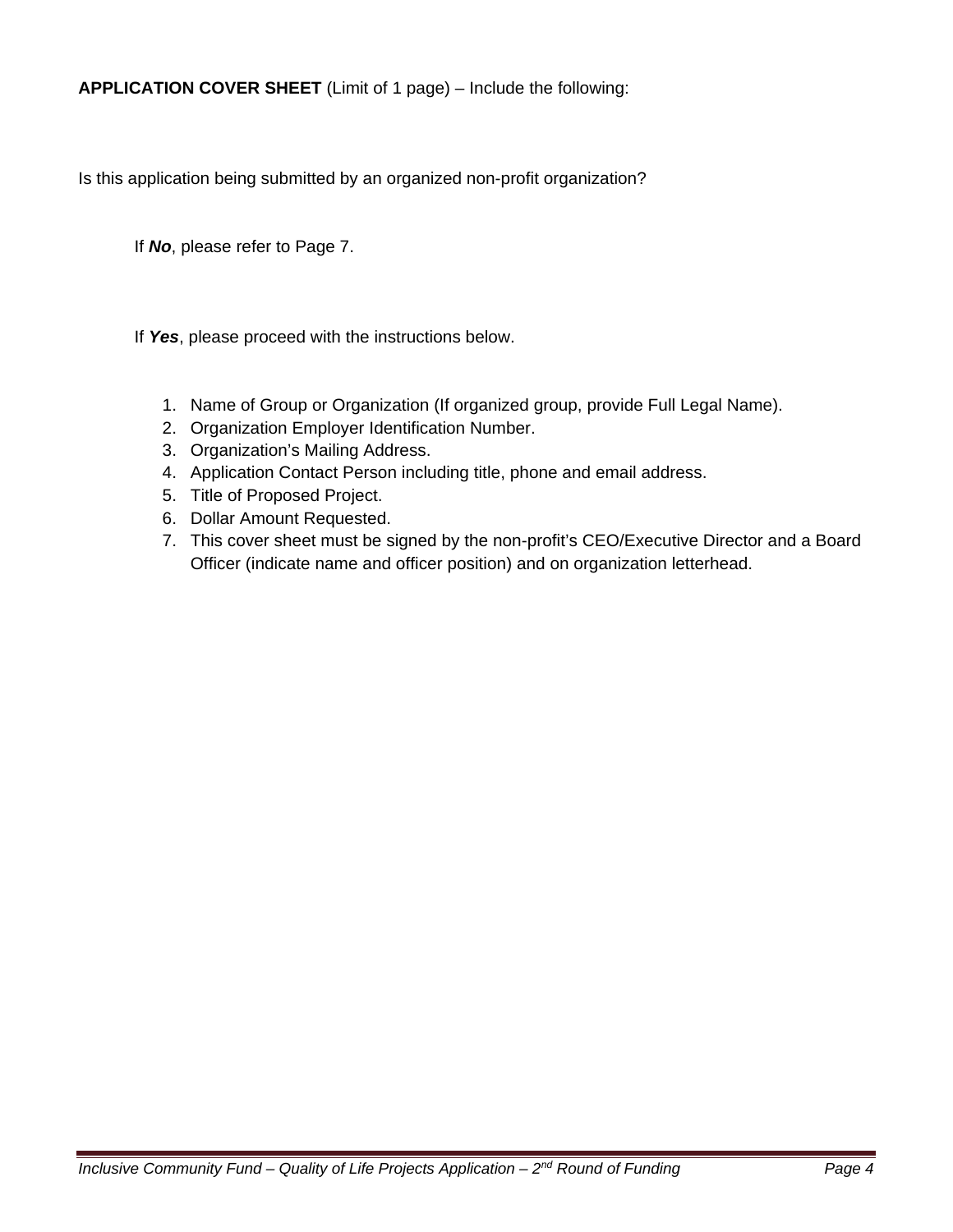# **FOR NON-PROFIT ORGANIZATIONS**

#### **In addition to the cover page, please provide:**

**COMPLETE PROPOSED PROJECT NARRATIVE** (Limit of 1 pages) – Include the following:

- 1. Proposed Project Title.
- 2. Describe how the proposed project will help promote MVFHC's mission.
- 3. Describe the need for the project and how the need was determined. Please indicate if you are aware of funding from elsewhere to support this project.
- 4. Indicate any neighborhood(s) or specific target area(s) for the project. This could include the street address, neighborhood name, census tracts, etc.
- 5. Indicate any particular population to be served through the project.
- 6. Indicate when the project could start.
- 7. Provide a plan/timetable for implementation of key tasks to complete the project and staff responsibility for completion.
- **8.** Describe the expected outcome(s), and how you propose to measure and report on activities and outcomes.

# **PROVIDE PROJECT BUDGET INFORMATION DETAIL** (Limit of 1 page):

A proposed budget showing costs should be in a chart form and broken out by salaries, fringe benefits and taxes, office supplies, printing, travel, telephone, equipment, payments to contractors/consultants/ sub-recipients, project acquisition, in-kind contributions, and any other expenses (explain).

# **OPTIONAL PHOTO PAGE** (Limit of 1 page):

If your project focuses on changes to specific housing, lot, park, etc., you may use an extra page for photo(s) to show the current state of the item, area or need identified. Be sure to date any photos.

# **PROVIDE FINANCIAL INFORMATION:**

- 1. Current annual operating budget.
- 2. A listing of all grants (funder name, amount and time period of funding) for the previous fiscal year and current year for the applicant organization.
- 3. A complete copy of the two most recent Form 990s for the organization.
- 4. A copy of the most recent management report or opinion by an independent auditor. If an audit has not been mandated by law, provide a copy of your financial policies.
- 5. List all sources of revenue or funding sources for this project, both committed and pending, which include the funded or pending amount and time period for funding. If no other funding is being sought, indicate such.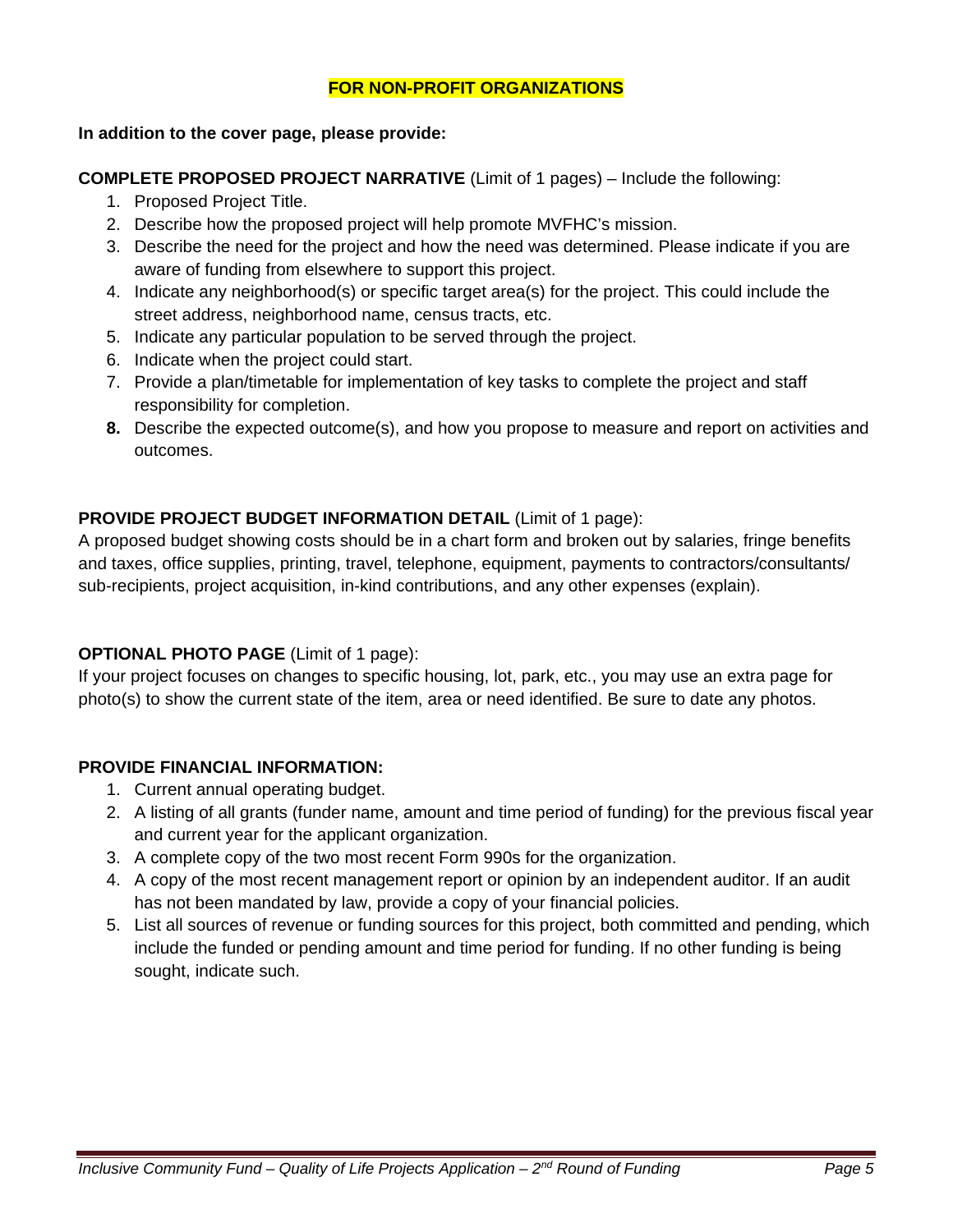#### **PROVIDE LEGAL INFORMATION:**

- 1. A copy of the IRS determination letter establishing 501(c)(3) status and Employer Identification Number.
- 2. A list of names, addresses and professional affiliations of the board of directors and board officers.
- 3. Is the organization currently in litigation for any reason? If yes, explain.
- 4. Organization by-laws.
- 5. Articles of Incorporation.

#### **TIMELINE:**

MVFHC anticipates announcing funded proposals on or before July 2, 2014.

#### **REVIEW COMMITTEE:**

Grant policies, guidelines, programs, application requirements and funding decisions are the responsibility of the MVFHC. The MVFHC may modify these items at any time at its sole discretion.

The number of projects to be funded will depend on the requested amounts and whether the MVFHC is able to locate additional funding.

# **DENIED REQUESTS:**

Unfortunately, the number of applications for funds may exceed the funds available. A denial is not necessarily a reflection of the quality of the grant request or applicant.